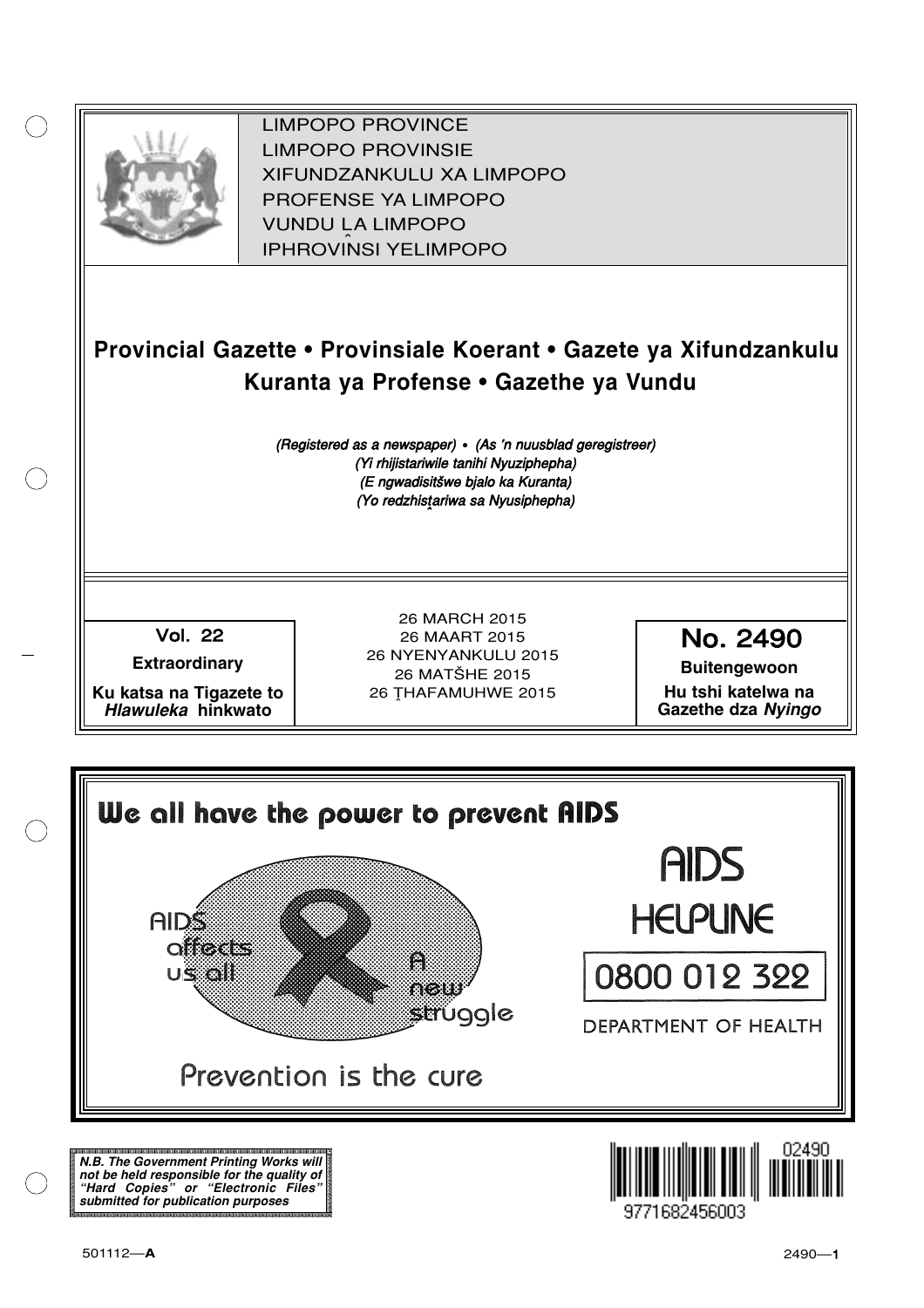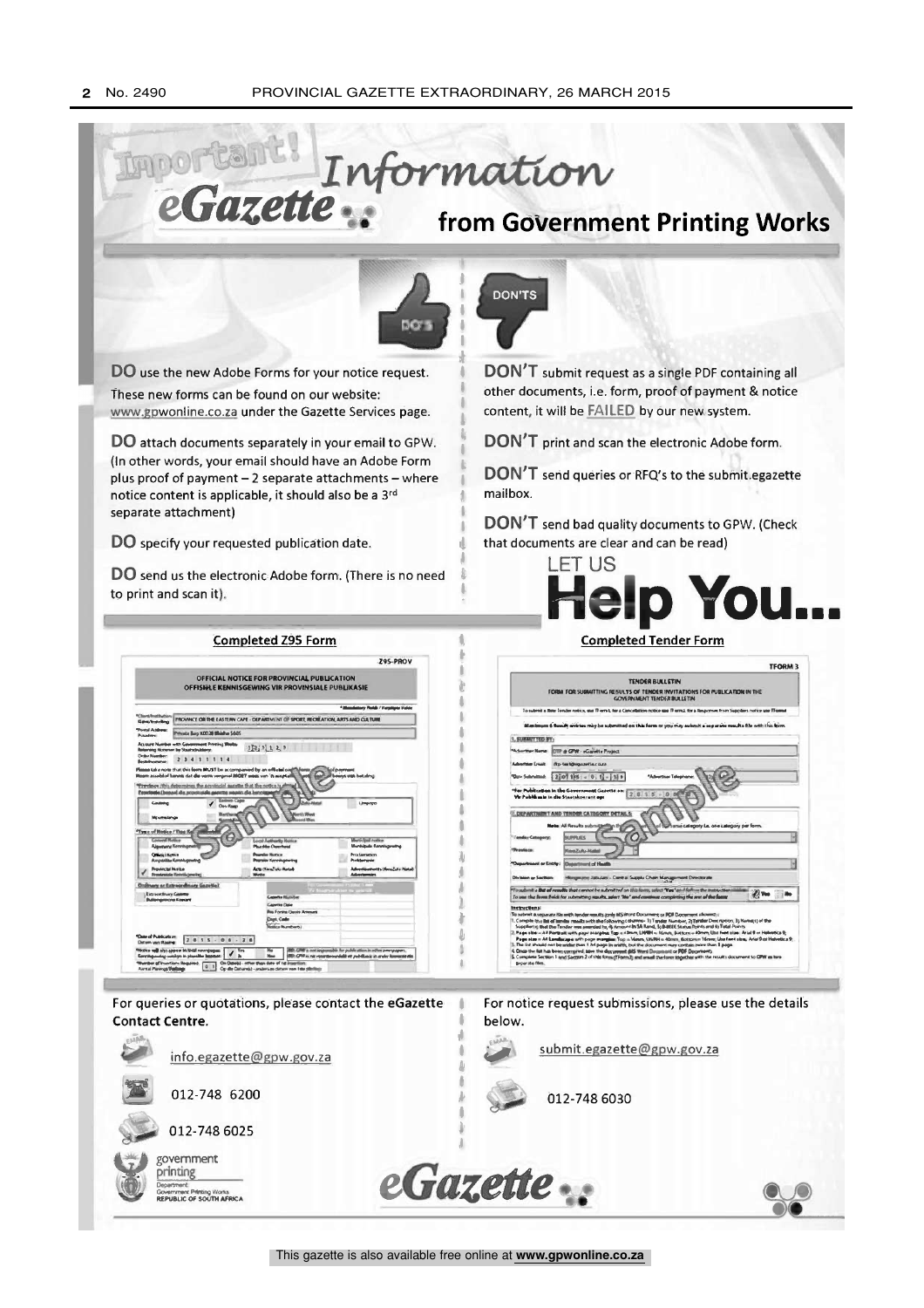No. 2490 3



#### Our pricing is designed to save you money!

GPW's pricing strategy is based on how you, the customer, submits your notice request.

By submitting your notice request (Adobe Form plus proof of payment - 2 separate attachments) via the electronic email channel, you will qualify for a 25% discount. We encourage you to reap this benefit by submitting your request to submit.egazette@gpw.gov.za.

If however, you opt to submit your notice through one of the manual submission channels (via walk-in; fax; scanned image), you will be required to pay the full price. This is due to manual capturing that is required, i.e.- additional people to be assigned to the task.

## The new Adobe Forms on the website

The new Adobe forms can be found on our website www.gpwonline.co.za under the eGazette Services page. You will need to register on the website to access this page. Alternatively, contact the eGazette Contact Centre on 012-748 6200 for assistance.



Follow these easy steps:

- 1. Click on the link for Gazette Services and log in to access this page.
- 2. Once logged in, click on the Notice Submission Forms link on the left panel of the screen.
- 3. Select applicable form for download under the relevant category.

## Important information about attachments

Documents must be attached separately in your email to GPW (refer below for example). In other words, your email should have an Adobe Form plus proof of payment - 2 separate attachments - where notice content is applicable, it should also be a 3rd separate attachment.

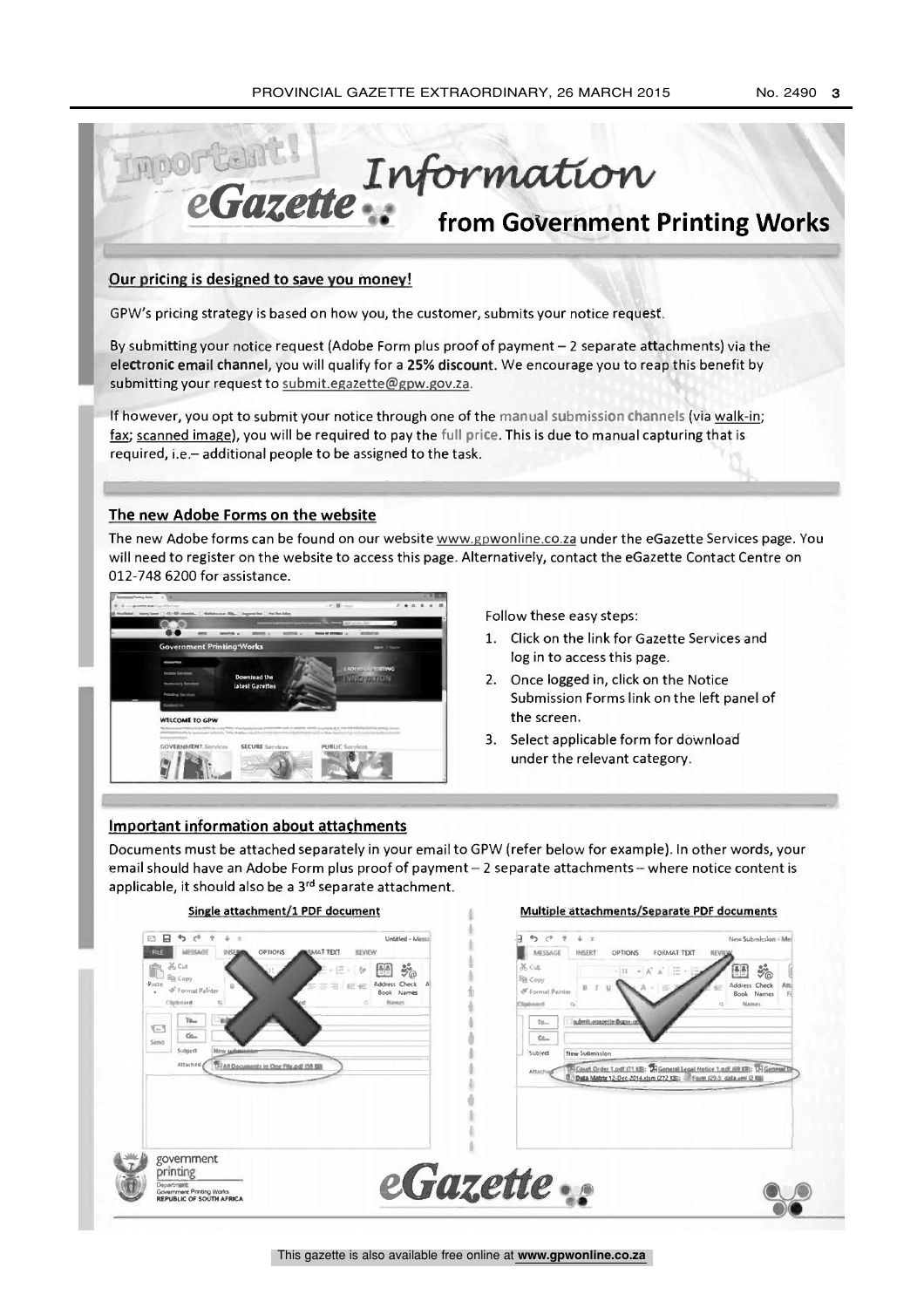#### **IMPORTANT NOTICE**

**The Government Printing Works will not be held responsible for faxed documents not received due to errors on the fax machine or faxes received which are unclear or incomplete. Please be advised that an "OK" slip, received from a fax machine, will not be accepted as proof that documents were received by the GPW for printing. If documents are faxed to the GPW it will be the sender's responsibility to phone and confirm that the documents were received in good order.**

**Furthermore the Government Printing Works will also not be held responsible for cancellations and amendments which have not been done on original documents received from clients.**

|     | <b>CONTENTS • INHOUD</b> |             |                |
|-----|--------------------------|-------------|----------------|
| No. |                          | Page<br>No. | Gazette<br>No. |
|     | <b>GENERAL NOTICE</b>    |             |                |
| 84  |                          | 5           | 2490           |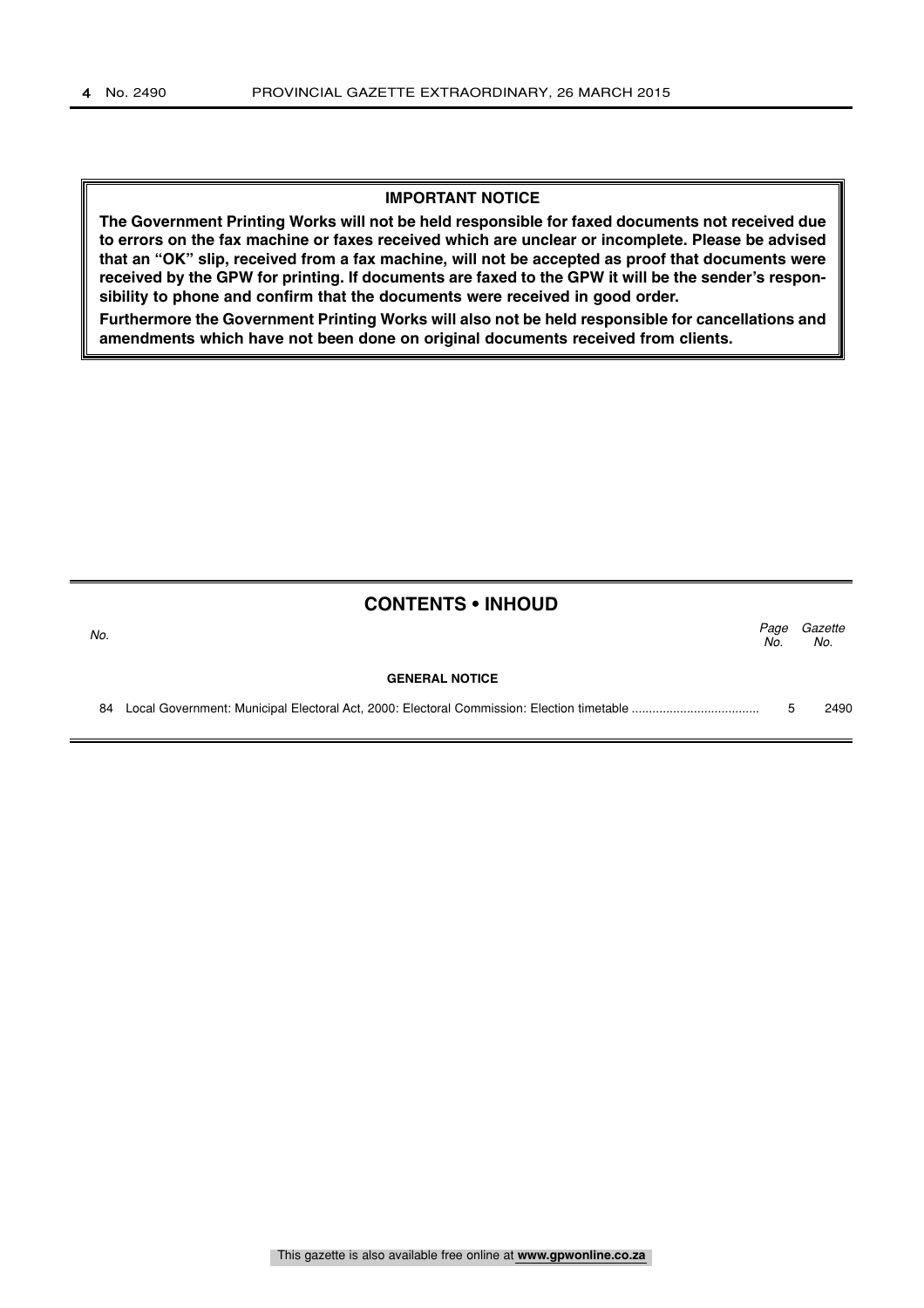# GENERAL NOTICE

#### **NOTICE 84 OF 2015**

#### ELECTORAL COMMISSION

## **ELECTION TIMETABLE**

The Electoral Commission hereby gives notice that it has in terms of section 11 of the Local Government: Municipal Electoral Act, 2000, compiled the election timetable set out below to apply to the municipal by-elections to be held on 6 May 2015 in respect of Ward 18 of the Greater Tubatse [LIM475] Municipality as proclaimed by Provincial Notice number 81 of 2015 as published in the Provincial Gazette Extraordinary No 2487 of the Limpopo Province, dated 20 March 2015. A reference to "section" in this election timetable is a reference to that section in the Local Government: Municipal Electoral Act, 2000 (Act No. 27 of 2000).

#### Cut-off time for act to be performed

1 An act required in terms of this Act to be performed by not later than a date in the election timetable must be performed before 17:00 on that date, unless otherwise specified.

#### Certification of the voters' roll

2 By 26 March 2015 the chief electoral officer must certify the segments of the voters' roll for the voting districts to be used in the by-elections in terms of section 6(2)(a).

#### Notice that lists of addresses of voting stations are available for inspection

3 By 26 March 2015 the chief electoral officer must give notice that copies of a list of voting stations and their addresses will be available for inspection at the office of the Commission's local representative in terms of section 19(5).

#### Notice of route of mobile voting stations

4 If the Commission decides to use mobile voting stations in the byelections, the Commission must by 26 March 2015 give notice of the route, including the locations and estimated times of stopping of each mobile voting station in terms of section 22(1).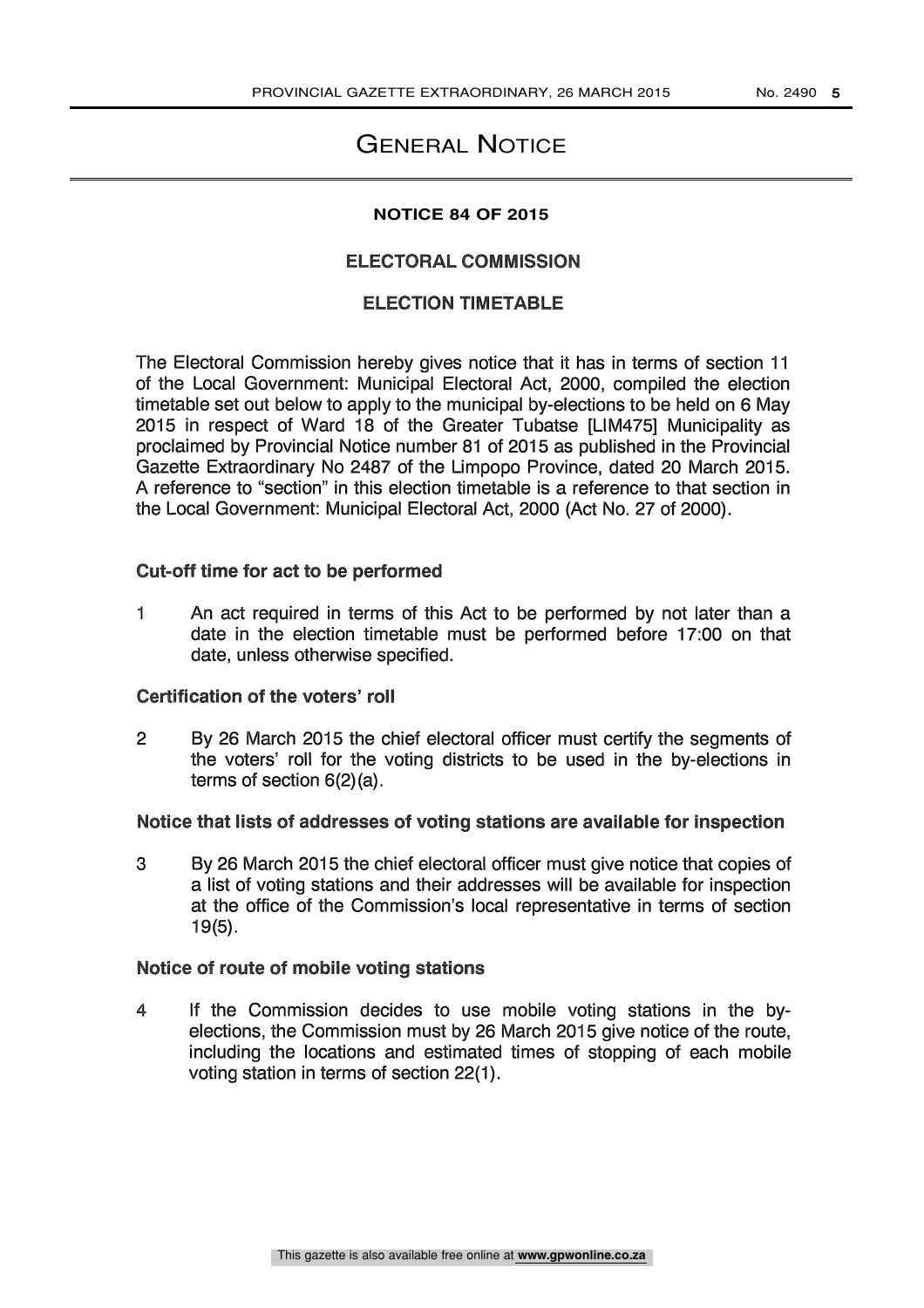#### Cut-off date for nomination of ward candidates to contest an election

5 By no later than 7 April 2015 at 17h00, the nomination of a person to contest the by-election in a municipality as a ward candidate must be submitted to the Commission's local representative on a prescribed form and in the prescribed manner in terms of section 17(1).

#### Cut-off date for compilation and certification of ward candidate lists

6 By 13 April 2015 the Commission must compile for each ward a list of ward candidates, certify those lists for that by-election, and keep copies of the lists available at the office of the Commission's local representative in terms of section 18 (1).

#### Cut-off date for issuing certificates

7 By 13 April 2015 the Commission must issue to each ward candidate contesting the by-election, a prescribed certificate in terms of section  $18(1)(d)$ .

#### Application for special vote

8 10(1) By no later than 17 April 2015 a voter may apply in terms of Regulation 28B (1) to cast special vote within the voting district where she or he is registered. [Applications for special votes will only be received from 13 April 2015]

(2) On 5 May 2015 voters who had successfully applied to cast their special votes at the voting station, may visit the voting station between 08h00 and 17h00 to cast their special votes.

(3) On 5 May 2015 voting officers must visit voters who had successfully applied to cast their special votes at their places of residence, to afford them the opportunity to cast their votes there.